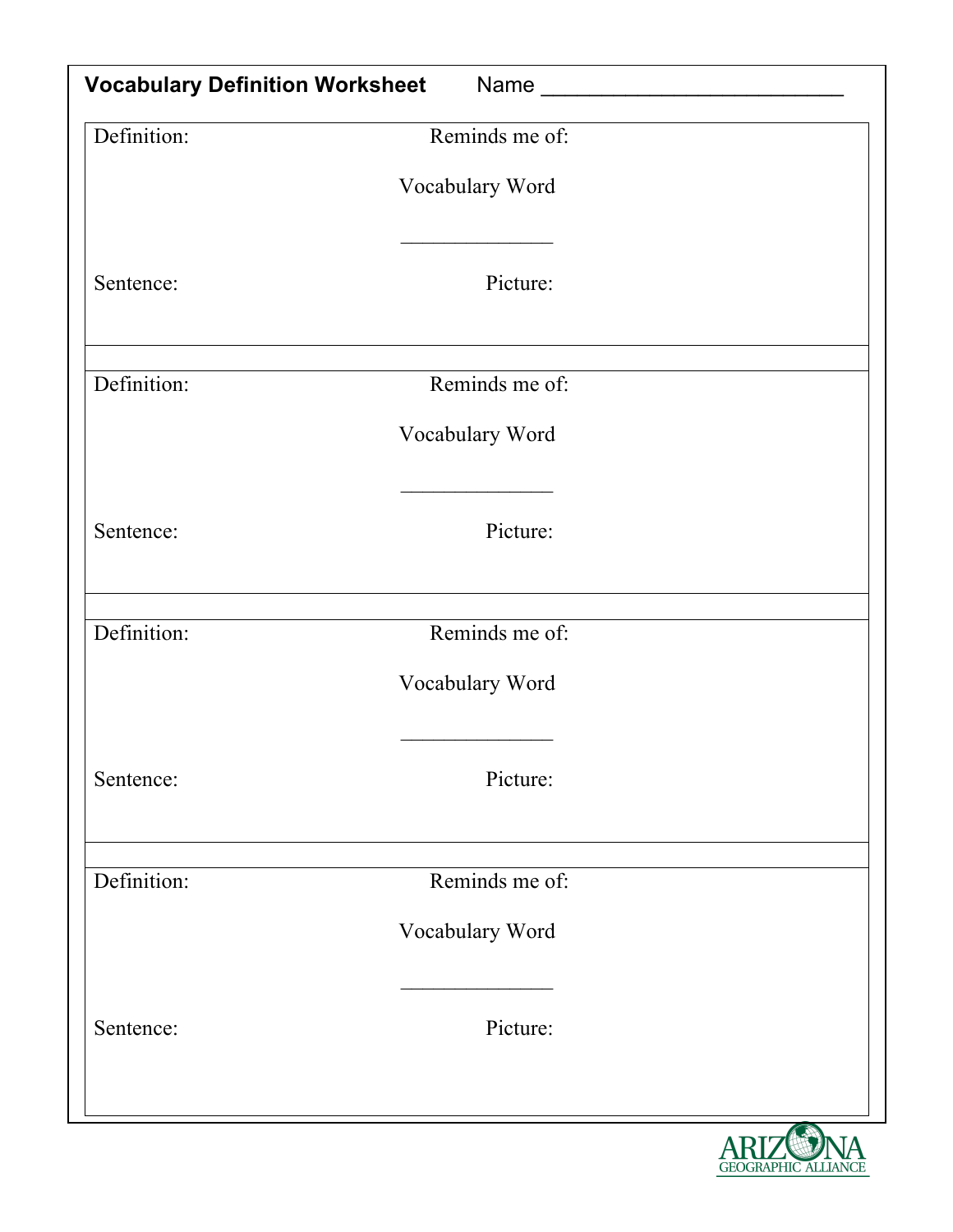| Definition: | Reminds me of:  |  |
|-------------|-----------------|--|
|             | Vocabulary Word |  |
| Sentence:   | Picture:        |  |
| Definition: | Reminds me of:  |  |
|             | Vocabulary Word |  |
| Sentence:   | Picture:        |  |
|             |                 |  |
|             |                 |  |
|             |                 |  |
|             |                 |  |
|             |                 |  |

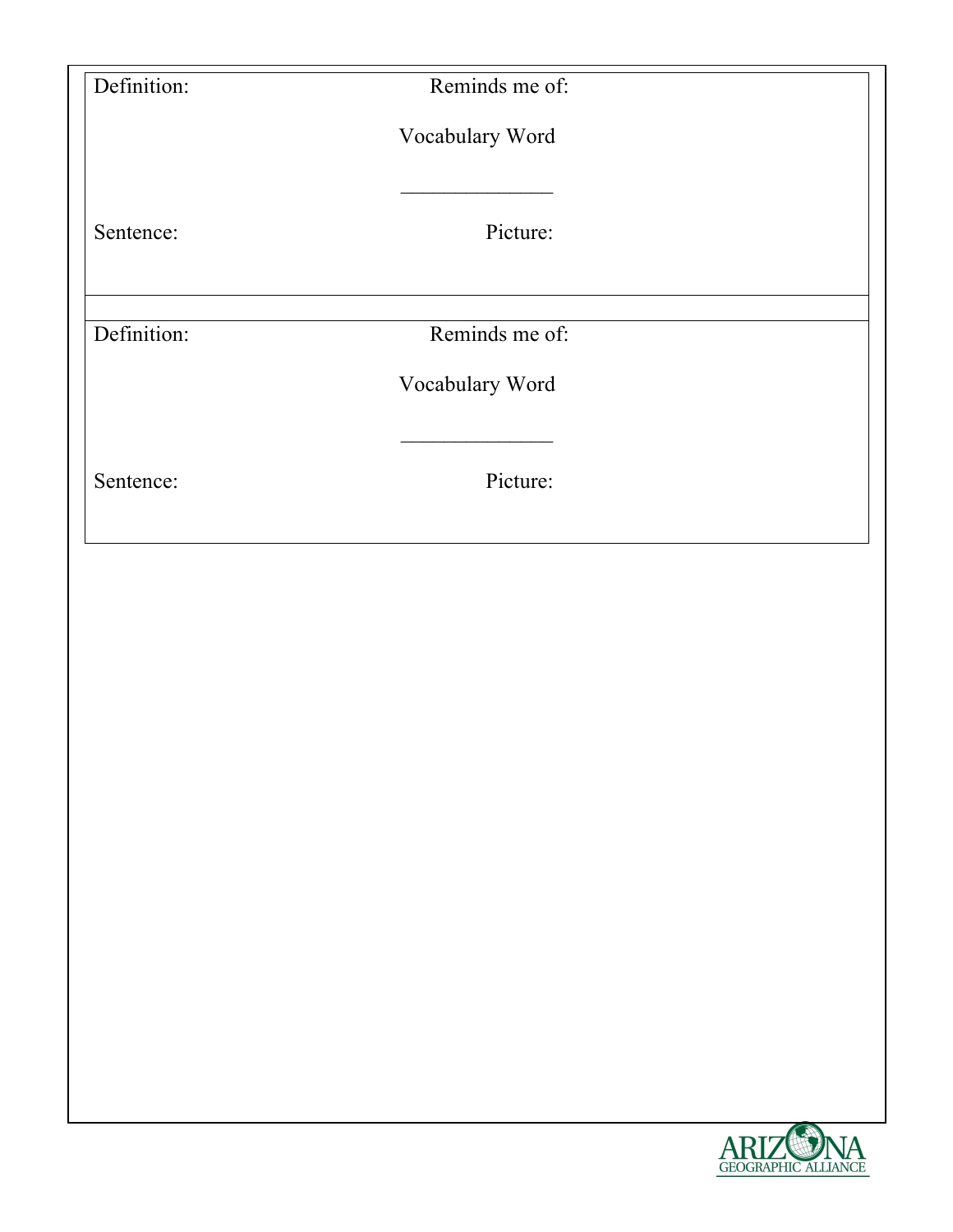### **Note-taking Worksheet Sahara Desert**

# Name **Name Name Name name in the Secure 2 Secure 2 Secure 2 Secure 2 Secure 2 Secure 2 Secure 2 Secure 2 Secure 2 Secure 2 Secure 2 Secure 2 Secure 2 Secure 2 Secure 2 Secure 2 Secure 2 Secure 2 Secure 2 Secure 2 Sec**

Instructions: Using all available classroom resources, your group is to research and answer the following questions about the desert regions of Africa, specifically the Sahara Desert. Each person in the group should research one question. Write which resource you used and why.

1. In what part of the continent of Africa is the Sahara Desert found? What is its approximate size?

Resource used: Why:

2. What is the land like in the Sahara Desert? What is an oasis and why is it important?

Resource used: Why:

3. What is the average annual rainfall for a year? What adaptations allow plants to live in the desert?

Resource used: Why:

4. Name a tree that grows in the Sahara. Name one other native plant.

Resource used: Why:

5. Name two animals that live in the Sahara. What animal is called the "ship of the desert" and how did it get its name?

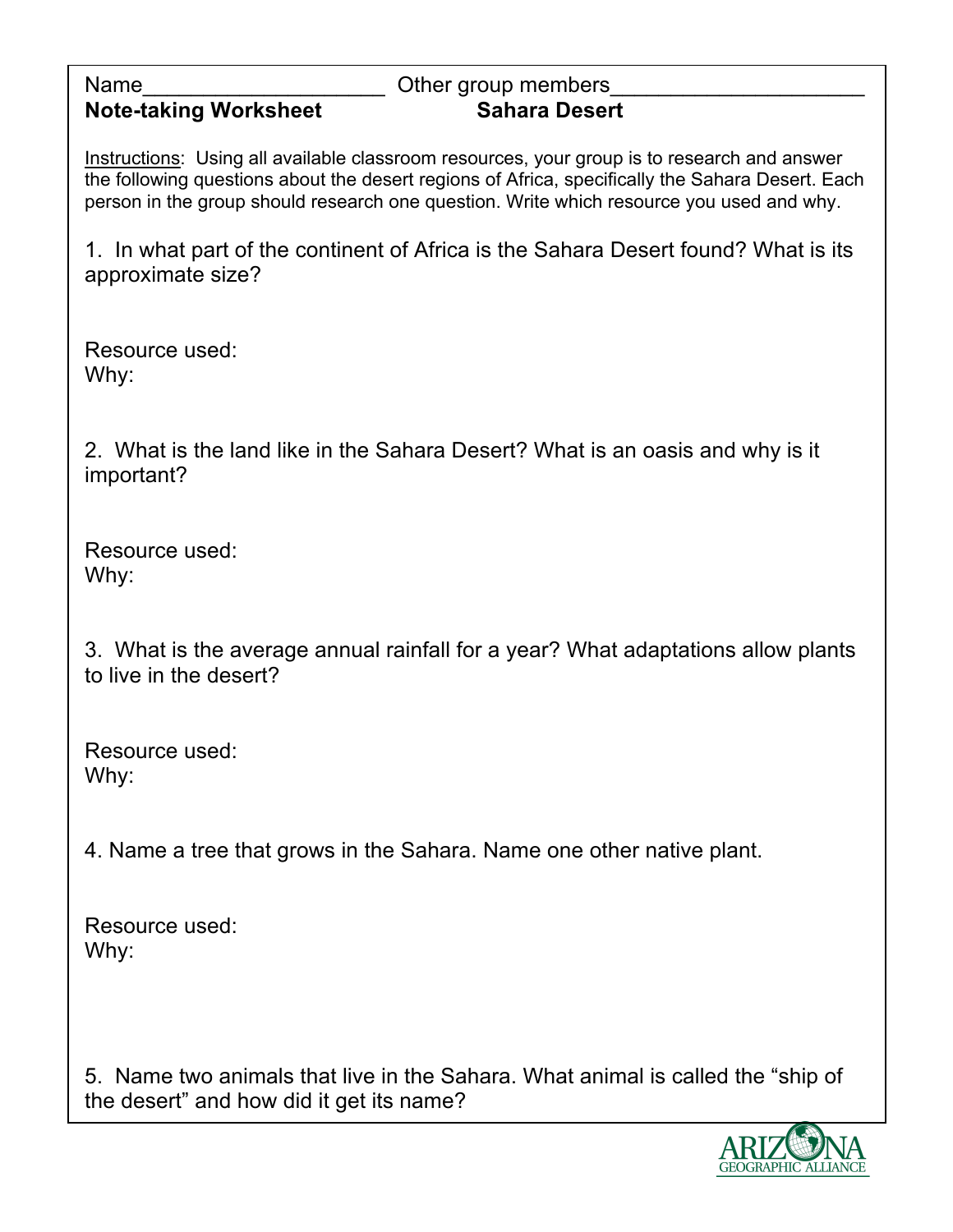6. Who lives in the desert? How do they raise crops and care for their flocks of sheep and goats?

Resource used: Why:

7. How have people changed this region?

Resource used: Why:

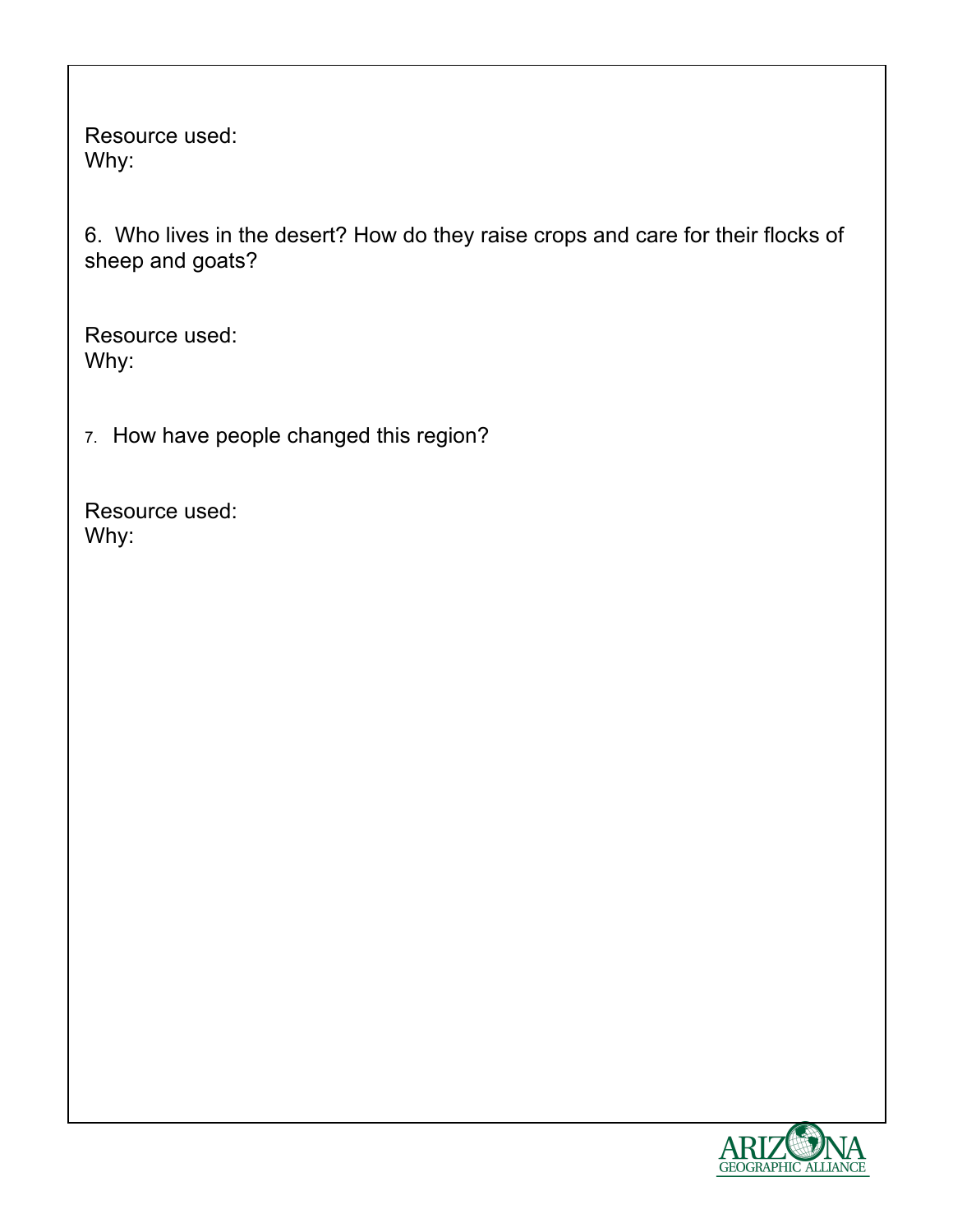#### **Note-taking Worksheet African Savanna**

## Name **Name Name Name name in the Secure 2 Secure 2 Secure 2 Secure 2 Secure 2 Secure 2 Secure 2 Secure 2 Secure 2 Secure 2 Secure 2 Secure 2 Secure 2 Secure 2 Secure 2 Secure 2 Secure 2 Secure 2 Secure 2 Secure 2 Sec**

Instructions: Using all available classroom resources, your group is to research and answer the following questions about the savanna regions of Africa. Each person in the group should research one question. Write which resource you used and why.

1. Where on the continent are the savannas? What is the approximate area covered by savannas?

Resource used: Why:

2. Describe the land in a savanna.

Resource used: Why:

3. Find out how the change in climate between the rainy season and the dry season affects the plants and animals of the savanna.

Resource used: Why:

4. What is the name of the thorn tree that grows in the savannas? Find the name of one other native plant.

Resource used: Why:

5. Vast herds of wildebeests live in the savannas. What is a wildebeest? Name one other native animal found in the savannas.

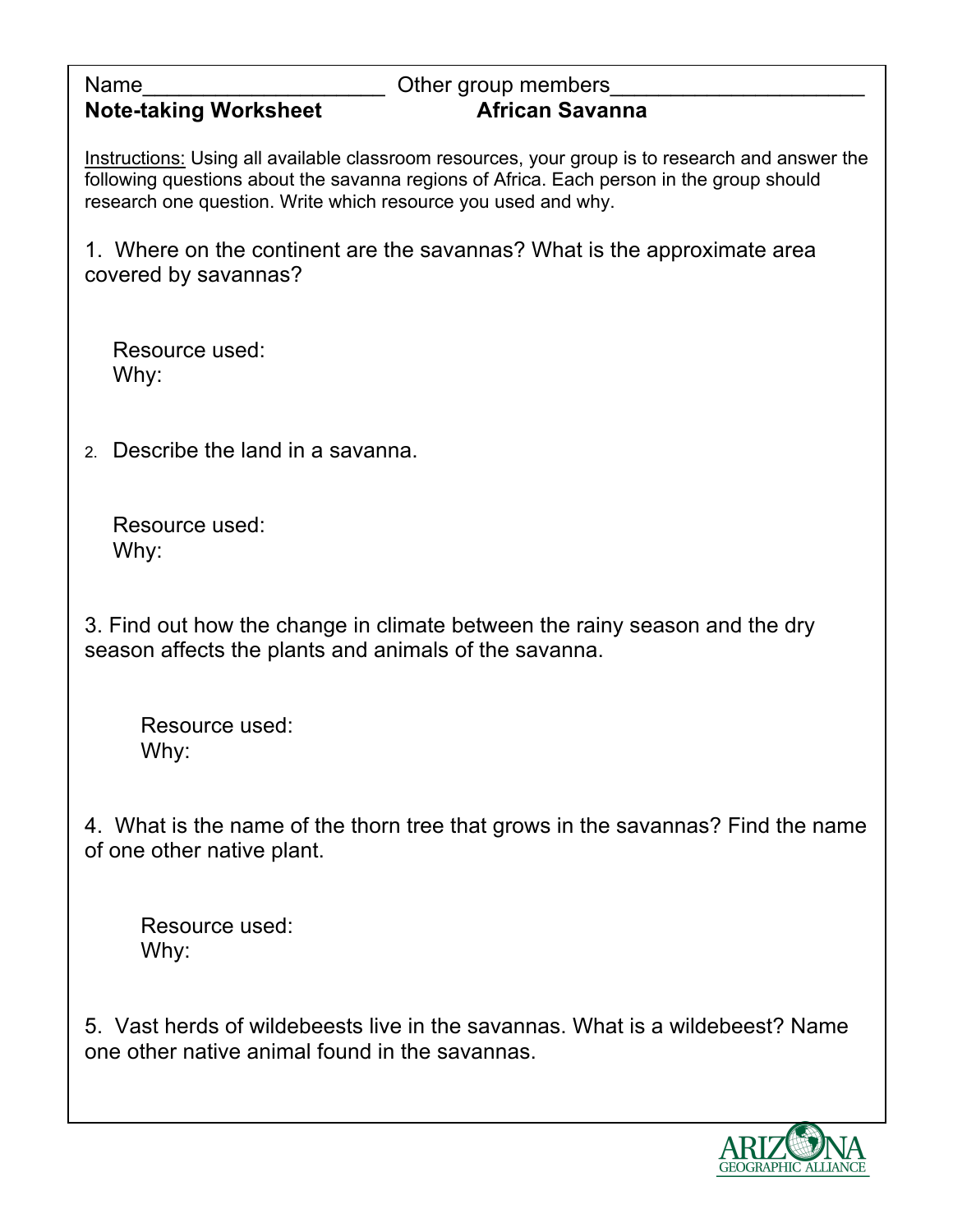6. Who lives in the savannas? How do they make a living?

Resource used: Why:

7. Find a way that people have changed this region.

Resource used: Why:

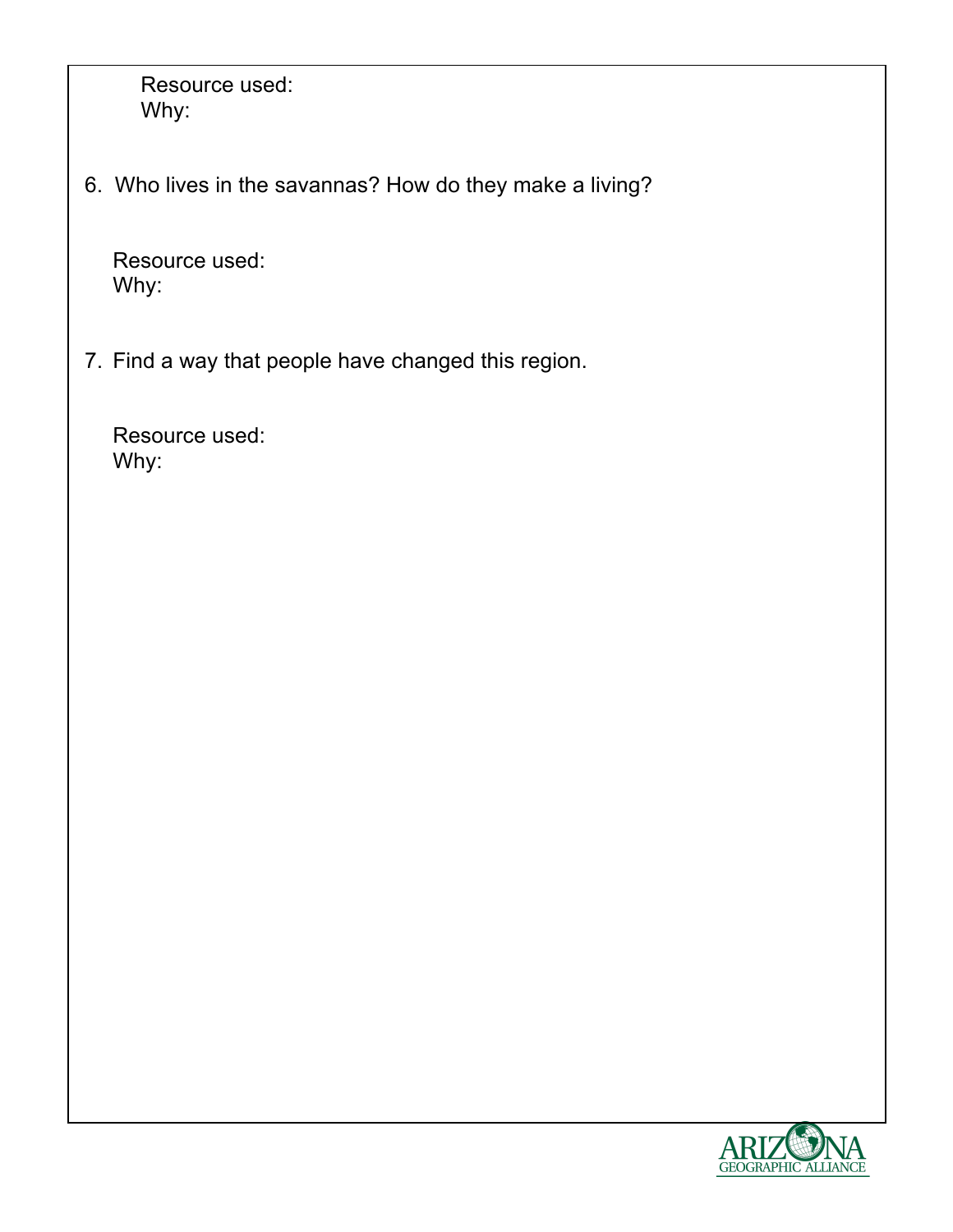| Other group members<br>Name<br><b>Note-taking Worksheet</b><br><b>African Rain Forest</b>                                                                                                                                                                       |
|-----------------------------------------------------------------------------------------------------------------------------------------------------------------------------------------------------------------------------------------------------------------|
| Instructions: Using all available classroom resources, your group is to research and answer the<br>following questions about the rain forest region of Africa. Each person in the group should<br>research one question. Write which resource you used and why. |
| 1. Where approximately do we find the rain forests of Africa? About how much of<br>the continent is rain forest land?                                                                                                                                           |
| Resource used:<br>Why:                                                                                                                                                                                                                                          |
| 2. What are the four layers of a rain forest? Describe each layer.                                                                                                                                                                                              |
| Resource used:<br>Why:                                                                                                                                                                                                                                          |
| 3. Name a tree that grows in the rain forest. Name one other native plant.                                                                                                                                                                                      |
| Resource used:<br>Why:                                                                                                                                                                                                                                          |
| 4. How much rain must a region receive annually to be considered a rain forest?<br>How much does Africa's rain forest receive?                                                                                                                                  |

5. The rain forests provide a habitat for many animals. Find the name of two animals that live in the rain forests of Africa.

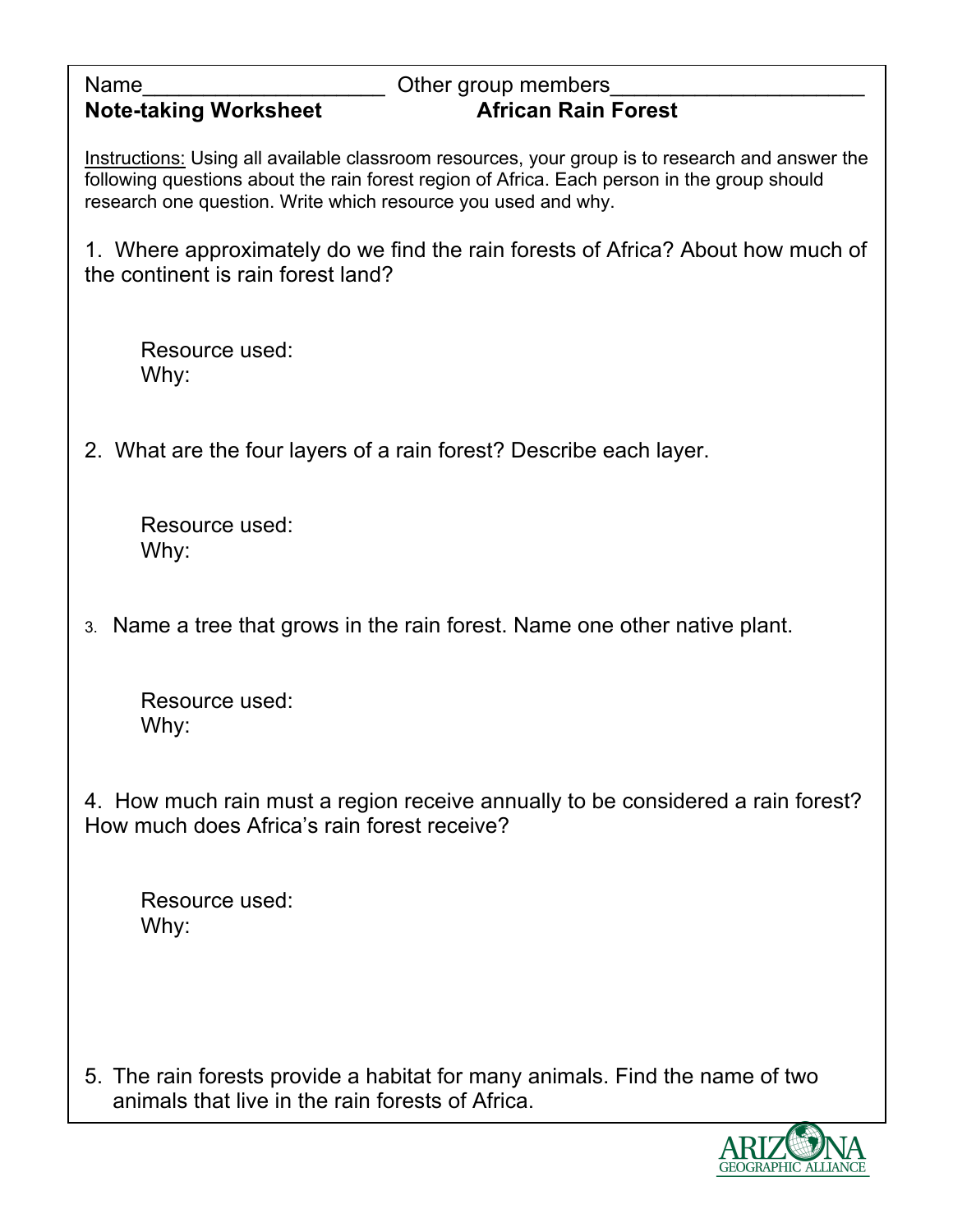6. Who lives in the rain forest? How do they meet their basic needs?

Resource used: Why:

7. How have people changed the rain forest? Why are rain forests being cut down?

Resource used: Why:

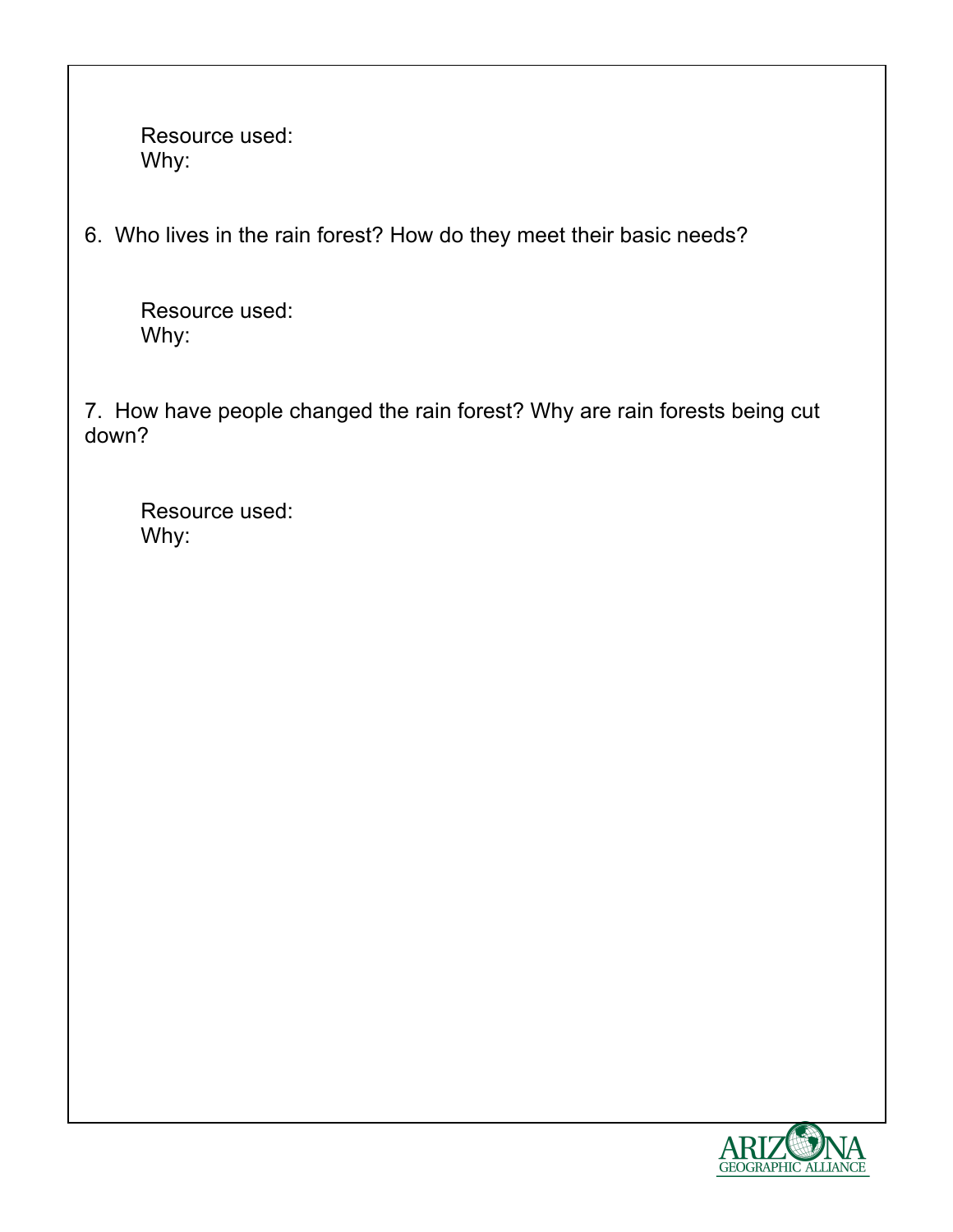| Name(s)_<br><b>Comparison Chart</b>                   |  |  |  |  |  |
|-------------------------------------------------------|--|--|--|--|--|
|                                                       |  |  |  |  |  |
| <b>Location</b>                                       |  |  |  |  |  |
| Land                                                  |  |  |  |  |  |
| <b>Climate</b>                                        |  |  |  |  |  |
| <b>Native Plants</b>                                  |  |  |  |  |  |
| <b>Native Animals</b>                                 |  |  |  |  |  |
| People                                                |  |  |  |  |  |
| <b>Changes people</b><br>have made in<br>their region |  |  |  |  |  |